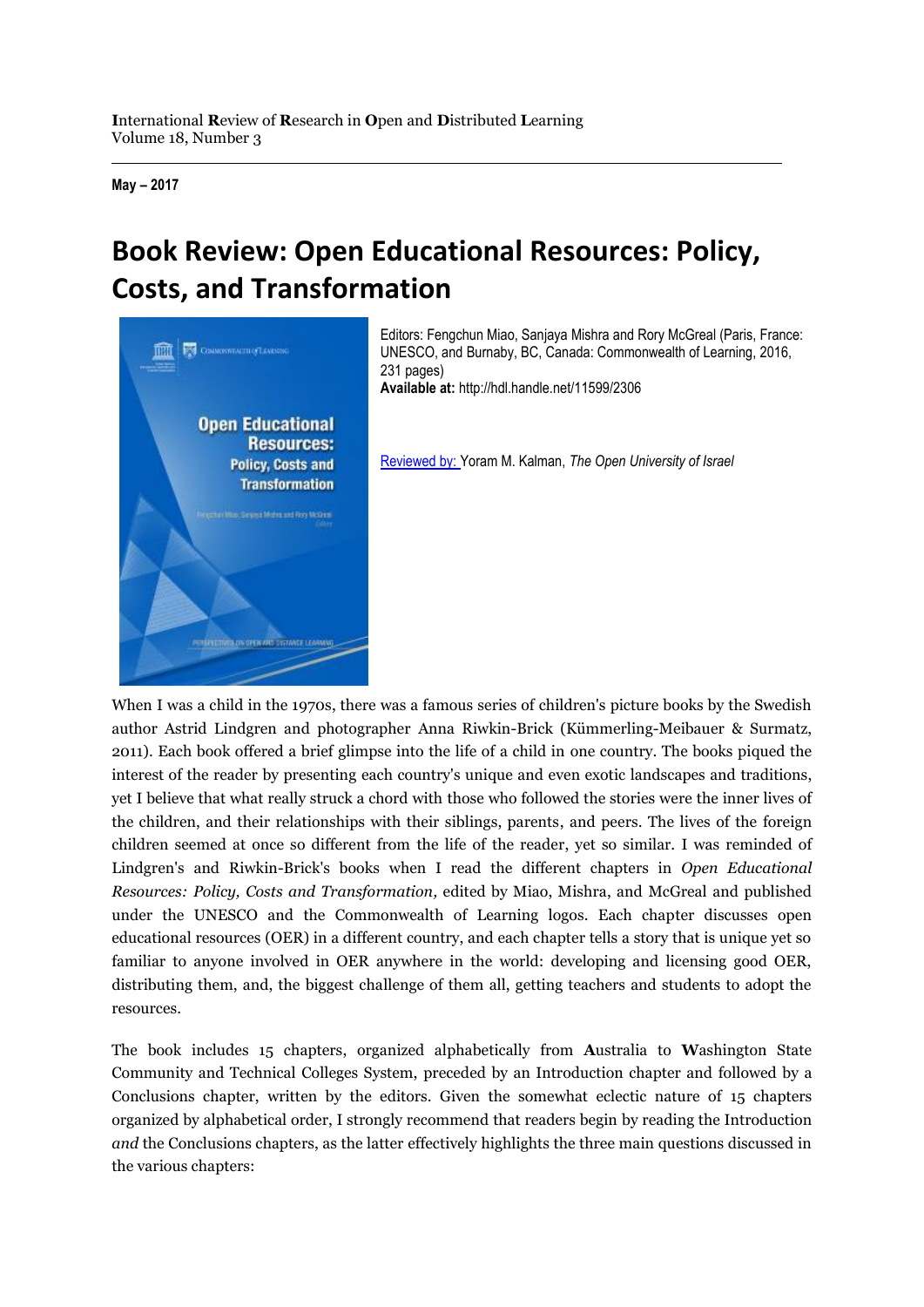- 1. What are some of the **global trends** in OER development? How are OER policies and initiatives developing and changing in scope to respond to the problems OER have the potential to address?
- 2. What are some **actual outcomes** of OER policies and initiatives? What have we learned from existing initiatives? What are the reactions from major stakeholders, and what challenges do those stakeholders face?
- 3. What are the **next steps** for policy-makers to take? What can national education authorities, the private sector, and other partners to do to promote OER? (pg. 223, bold added)

The Introduction chapter provides the rationale of the book, as well as a useful overview of each of the chapters. The Conclusions chapter provides a good summary of the main themes of the book, and attempts to provide answers to the three main questions.

The 15 chapters provide a wide and detailed overview of specific OER implementations in various national and multi-national projects. Each case study provides a snapshot of the current state of OER, including details on policy, on costs, and on the potential and actual transformative nature of OER in the country or project. Most chapters describe a specific national or local OER effort in: Australia, The Kingdom of Bahrain, Brazil, Canada, The Caribbean (Antigua & Barbuda), Germany, India, Indonesia, Malaysia, Oman, Poland, Russia, and the USA. One chapter describes the OER universitas (OERu) consortium with dozens of member institutions from Africa, Asia, Europe, the Middle-East, Oceania, and North America. Finally, one chapter resonates with my childhood memories mentioned at the beginning of this review, as it describes the African Storybook Initiative. Its goal is to use OER to break the vicious cycle of low literacy amongst a majority of African children, a literacy level that does not create the market demand that will incentivize the publication of books for these children, which in turn leads to low literacy levels. The project aims to drastically increase the availability of children's books that can be read to and by African children who speak different languages and whose cultural heritages are so diverse.

It is taken for granted that a book like this is freely available online, yet it is important to emphasize the importance of such open publications, and to acknowledge the extensive dedication of resources and efforts that make them possible. Since innovations such as OER are characterized by considerable experimentation and by trial and error, the sharing of experiences, challenges, and solutions is essential to making progress. Anyone involved in OER efforts at the K-12 or academic level will find at least some of the chapters inspiring and instructional, and if this experience can prevent even one significant error, or provide even one critical tip, the effort is worthwhile.

In addition to the individual case studies, this compilation allows the reader to closely inspect a specific topic across the different cases. As someone interested in the role of business models in innovation in general and in innovating with educational technologies in particular (Kalman, 2016), I was able to confirm that most of the OER projects did not pay sufficient attention to their own business model. With the exception of the OERu project, which pays close attention to the project's business model and to its interactions with the business models of its partners and competitors, most other case studies pay too little attention to business models. Some of them describe or discuss the impact of their project on the business models of other players, in particular of publishers of educational materials. Nevertheless, too little attention is given to many of the components of the